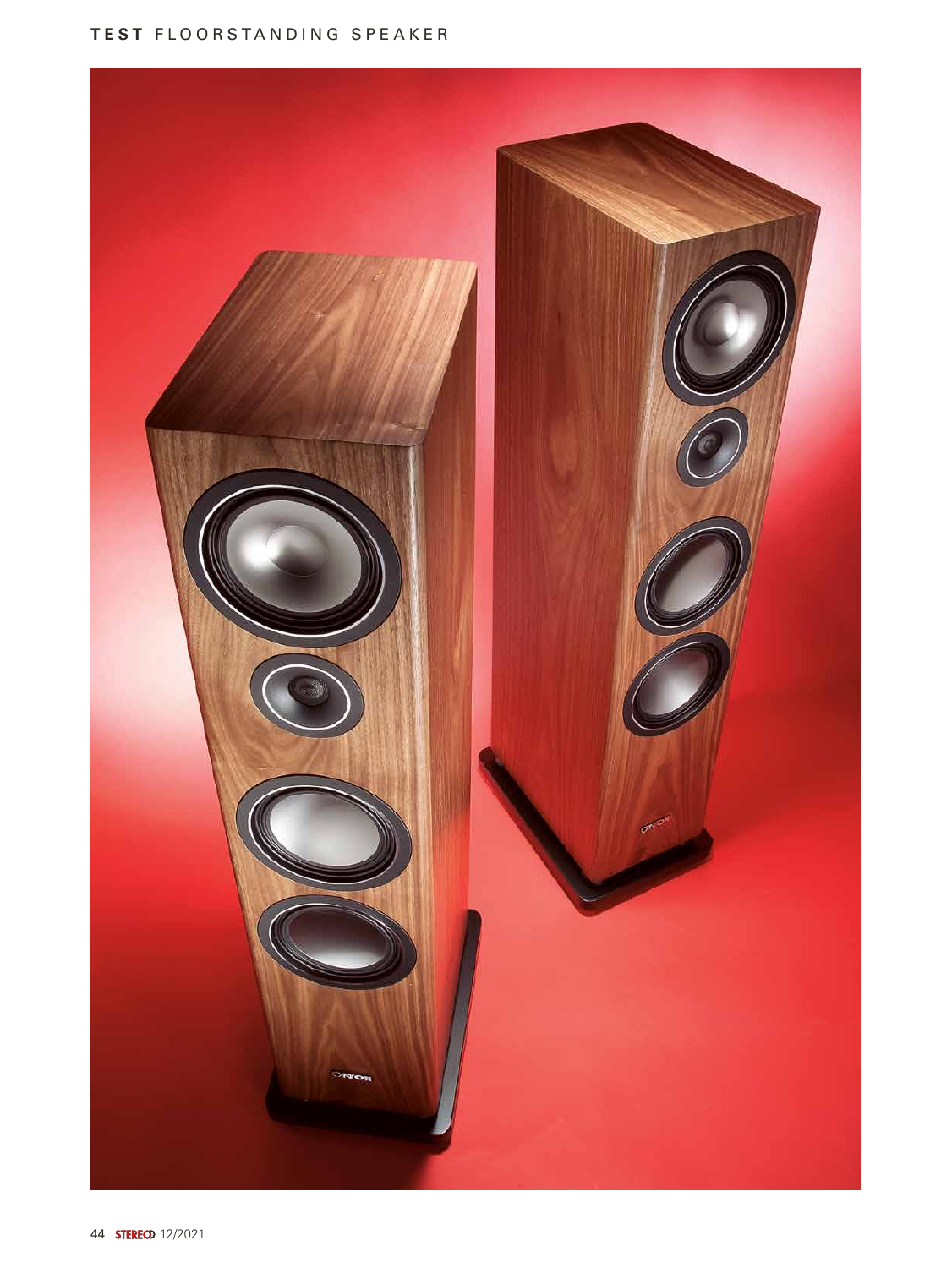# Countryside and City Clashing

Germany's market leader Canton is based in the Taunus mountains and has been refining and expanding its speaker ranges at regular intervals for years. Now, however, they present a completely new product line. STEREO reviews the top model of the series, the Townus 90.

#### *Michael Lang*

he name already signals the start of a new era – the clever play on words combining the tranquil Taunus region and the wild town can be considered a success in more ways than one: Instead of the previously rather sober naming conventions for the product lines, a good pinch of spice has been added here. One which can be understood in the whole world. And it is eyecatching thanks to the wordplay; also appealing to a wide clientele right away. The target audience won't complain about the pair price of 2600 euros too much, because both equipment and workmanship are impressive.

A look behind the scenes furthermore reveals that the team around lead developer Frank Göbl has once again done a great job. Even though the Townus series is closely related in terms of price to the Chrono and Chrono SL series – which it replaces –, the technology found in it is largely derived from the considerably more expensive Vento product family.

# **Very Fine Ingredients**

The ingredients for the drivers are usually found in speakers from the upper four- and five-digit price range: ceramic, titanium and aluminum-manganese are the keywords. The dome tweeter is thus made of an extremely light and stiff aluminum oxide ceramic alloy, with its front plate being shaped in such a way that its radiation harmonizes as precisely as possible with the midrange system.

The midrange driver, on the other hand, features a titanium-aluminum cone. Canton expects this to provide an excellent balance between stiffness and high internal damping without resonances in its operating range. Here, too, the developers focus on dynamics and compression-free operation, for which the folded "Wave" surround is helpful.

The distribution of the frequency ranges to the individual drivers is handled by a crossover equipped with very decent components. It is also responsible for both the radiation characteristics and the timing of the sound output as well as a clean impulse response. The fact that the frequency response of a Canton is reaching far down and stays fairly linear, without entailing poor efficiency, makes it interesting for a wide range of customers. Anyone who has ever made themselves comfortable in a listening room with Frank Göbl knows that he is an advocate of unrestricted dynamics.

**Successful transfer of technologies from the Vento series**

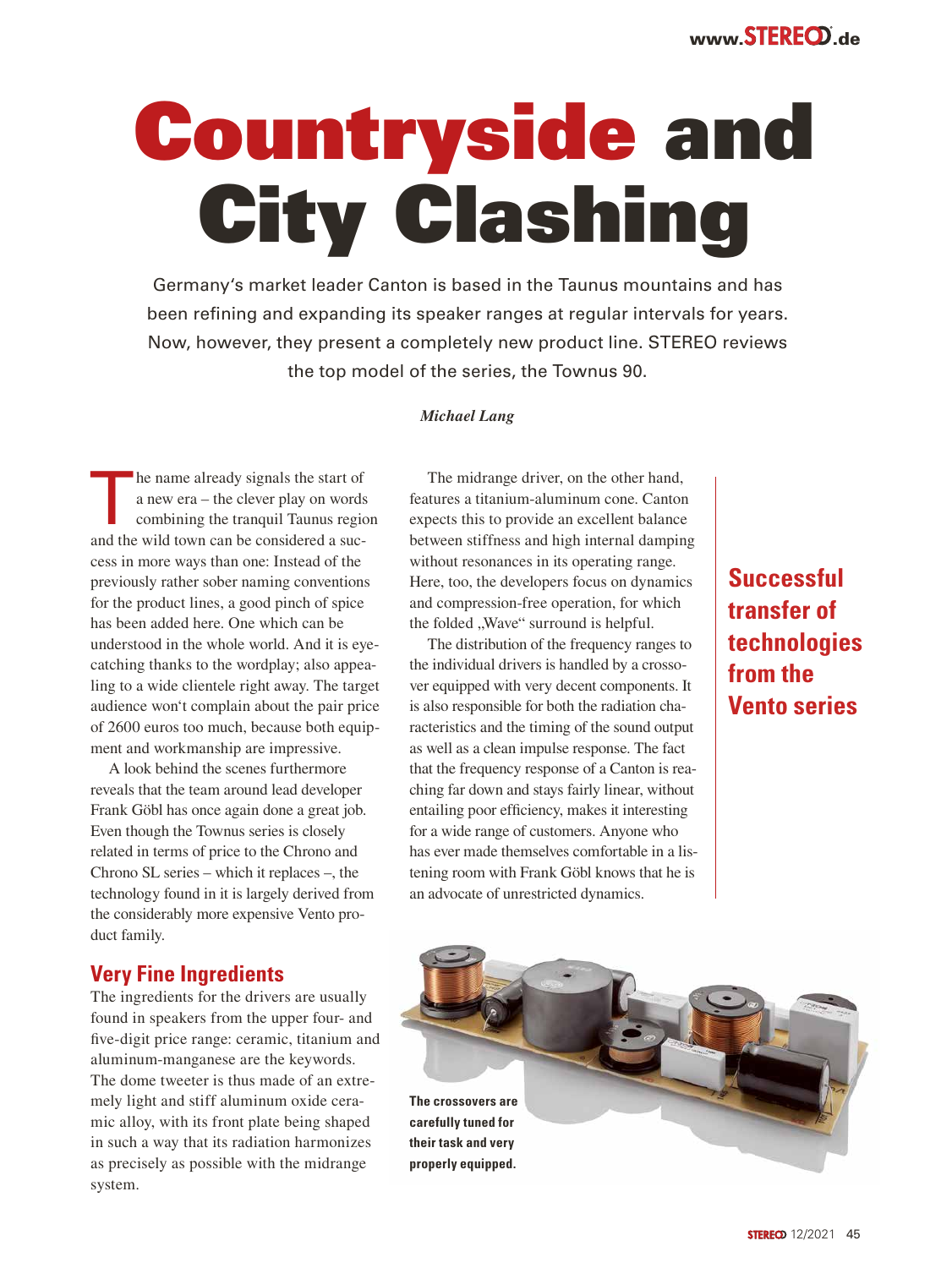WHAT WE'VE HEARD **INXS:** 



Everything that made INXS famous on one record. Still worth listening to until today.



The good efficiency also comes from the very powerful magnet.

Every speaker from Canton sounds powerful, even at low volumes. Still, its full potential only really unfolds when you give them what they want – in other words, move the volume towards twelve o'clock. The fact that distortions meanwhile have been minimized across all realistic situations is thus hardly surprising.

#### **Great Workmanship**

The quality of workmanship as well as of the cabinet's inside and outside is also outstanding for the price range: an interior stiffened and braced multiple times at neuralgic points, damping where it is needed – regarding the crossover for example, which rests on a cork pad – a generously rounded exterior to avoid sound refraction, which could distort the sound and make it harder to localize individual sound events. Add to that fastening screws for the chassis and panels, which are not visible and also not simply screwed into the housing, but rather permanently securely attached via drive-in nuts. The new, very sturdy and handy bi-wiring terminal with fine threads fits perfectly into the picture – although we do not believe that many owners will really ever make use of it.

We don't want to neglect mentioning the fact that the cover is now rounded and adhers magnetically. The bass port is located on the bottom of the speaker and radiates, at a defined distance, onto the included base plate, which is decoupled from the cabinet via damping feet. What we are absolutely certain of is that many people will make use of the speakers' sound once they have heard them.

Canton has mixed a cocktail of the highest quality and palatability here – at a "Happy Hour" price –, one which will leave no trace of a hangover the next morning, even after an intensive listening session.

We started listening to the Townus with "Folk faer Andlit" by Emily D'Angelo. In exemplary clarity, you can hear the difference here between a voice with a classical education and the more or less gifted voices of the talented ladies who have found their niche between folklore, jazz and world music – those who are oftentimes hyped in hi-fi circles, but mostly far overrated. This lady we are talking about here is however able to emotionally capture the

listener in every detail of her performance of the solemn piece and captivate them. It is simply great how the Canton seems to refrain from adding any comments, but nevertheless conveys tension, making you feel so comfortable that you'll listen long and intensely to this by no means easy-going music.

# **Happy Hour for the Sound**

Do you know the name Hans Zimmer by chance? He is considered to be THE film composer of the 21st century thus far. He has also just given musical absolution to the current Bond movie "No Time To Die". Opulent like the film, the music is the perfect reflection of what is happening on the screen. Quiet and loud in constant alternation, gentle strings against a large orchestra, captured with breathtaking dynamics – the Townus accepts this challenge confidently, also appreciating an amplifier that shows the same composure when the fortissimo approaches.

However, one thing has to be taken into consideration: you ought to value sound quality higher than wattage, because the precision and tonal balance – with a small dash of mildness in the treble – is lost all too easily when attaching a poor amplifier. We were



**Sturdy bi-wiring connection panel and decoupled base incl. spikes**